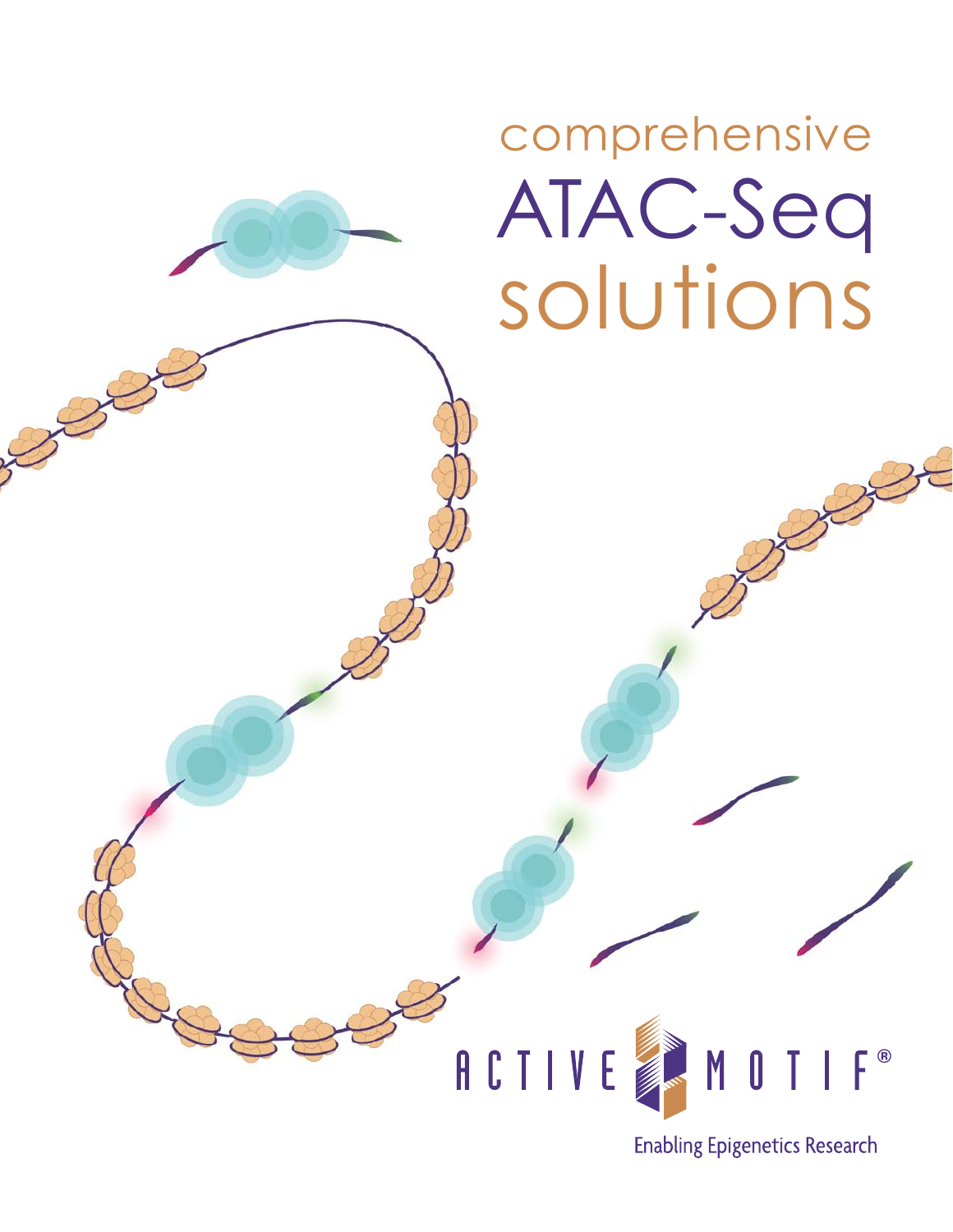# **ATAC-SEQ KIT**

### **Specifications:**

- ✓ Generate 16 sequencing-ready Illumina® compatible ATAC-Seq libraries per kit
- ✓ Process 50,000-100,000 cells or 20-30 mg of tissue per sample
- ✓ Optimized protocol with all reagents and enzymes included
- ✓ Entire workflow can be completed in 4 hours

# **Key Highlights:**

#### **Easy to Use:**

- n Optimized and streamlined protocol makes ATAC-Seq assays accessible to all researchers
- **n** Different protocols optimized for cell or tissue samples
- n No specialized or expensive equipment needed

#### **Fast Results:**

Go from samples to sequencing-ready libraries in just 4 hours

#### **Complete Kit:**

- **n** All reagents and enzymes are included
- **n** Kit includes assembled transposomes, containing the Tn5 transposase loaded with NGS adapters

**Learn more about Active Motif's comprehensive ATAC-Seq solutions at www.activemotif.com/atac-seq**

# **Complete kit for generating sequencing-ready ATAC-Seq libraries from cell or tissue samples**

ATAC-Seq is a rapid assay that allows analysis of epigenetic profiles across the genome by identification of regions that have open or accessible chromatin states. Because of the assay's speed, simplicity, and applicability to a wide range of sample types, ATAC-Seq has become a commonly-used epigenetic assay, and it can serve as a gateway to further, more detailed epigenetic analyses.

The ATAC-Seq Kit from Active Motif provides the reagents necessary to produce 16 unique sequencing-ready Illumina®-compatible ATAC-Seq libraries from 20 – 30 mg tissue or 50,000 – 100,000 cells per reaction. The optimized protocol guides you through the steps for sample preparation, tagmentation, and library preparation, yielding next-generation sequencing-ready libraries that can be multiplexed in a single flow cell sequencing run.



**Figure 1.** ATAC-Seq is based on transposase-mediated insertion of NGS adapters into open chromatin regions. This assay provides genome-wide profiles of open and accessible regions of chromatin that are indicative of transcriptionally active regions and regions of the genome containing active regulatory elements.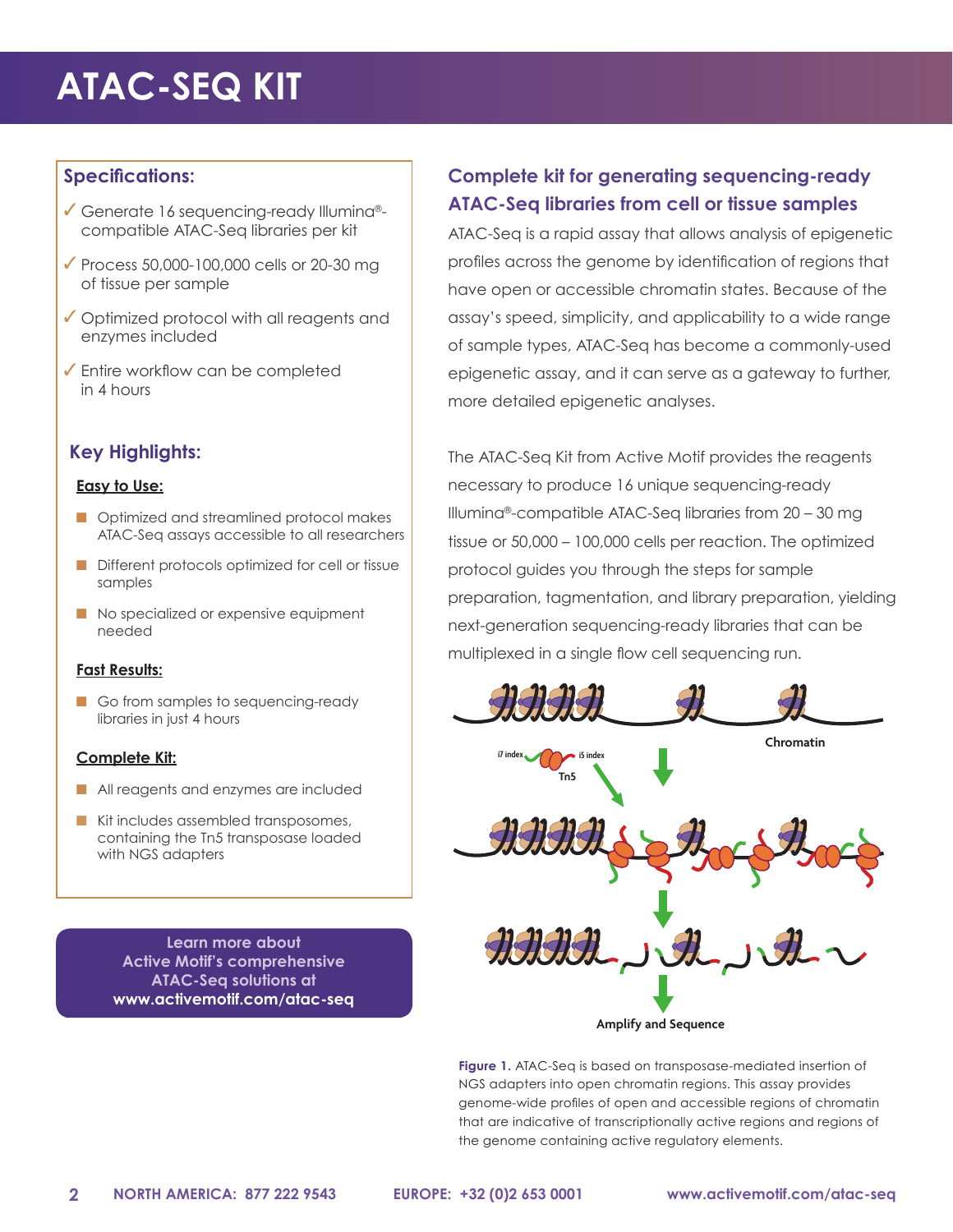#### **Generate Robust and Reproducible Data with the Active Motif ATAC-Seq Kit**

The chromatin at promoters of genes that are transcriptionally active are generally open or accessible. ATAC-Seq assays result in peaks at these locations, revealing those open chromatin regions in the samples being investigated.



Figure 2. ATAC-Seq Kit was used to assess the genome-wide open chromatin states of several mouse tissue samples. The peaks here indicate open chromatin signal at the Rbfox3 gene, which exhibits highest expression in brain tissue.

### **Active Motif ATAC-Seq Kit Data Correlates Well with Illumina® Nextera™ Kit Data**

The Active Motif ATAC-Seq Kit generates high-quality data. ATAC-Seq data from experiments performed with the ATAC-Seq Kit correlate very well with data generated using the Tn5 transposase from the Illumina Nextera kit.



**Figure 3.** High correlation (Pearson correlation coefficient is 0.97) between the signal in the peaks called from ATAC-Seq datasets generated using either the Active Motif ATAC-Seq kit or the Nextera Tn5 enzyme demonstrates that the Active Motif transposase identifies the same accessible regions as the Nextera enzyme does on a genome-wide scale.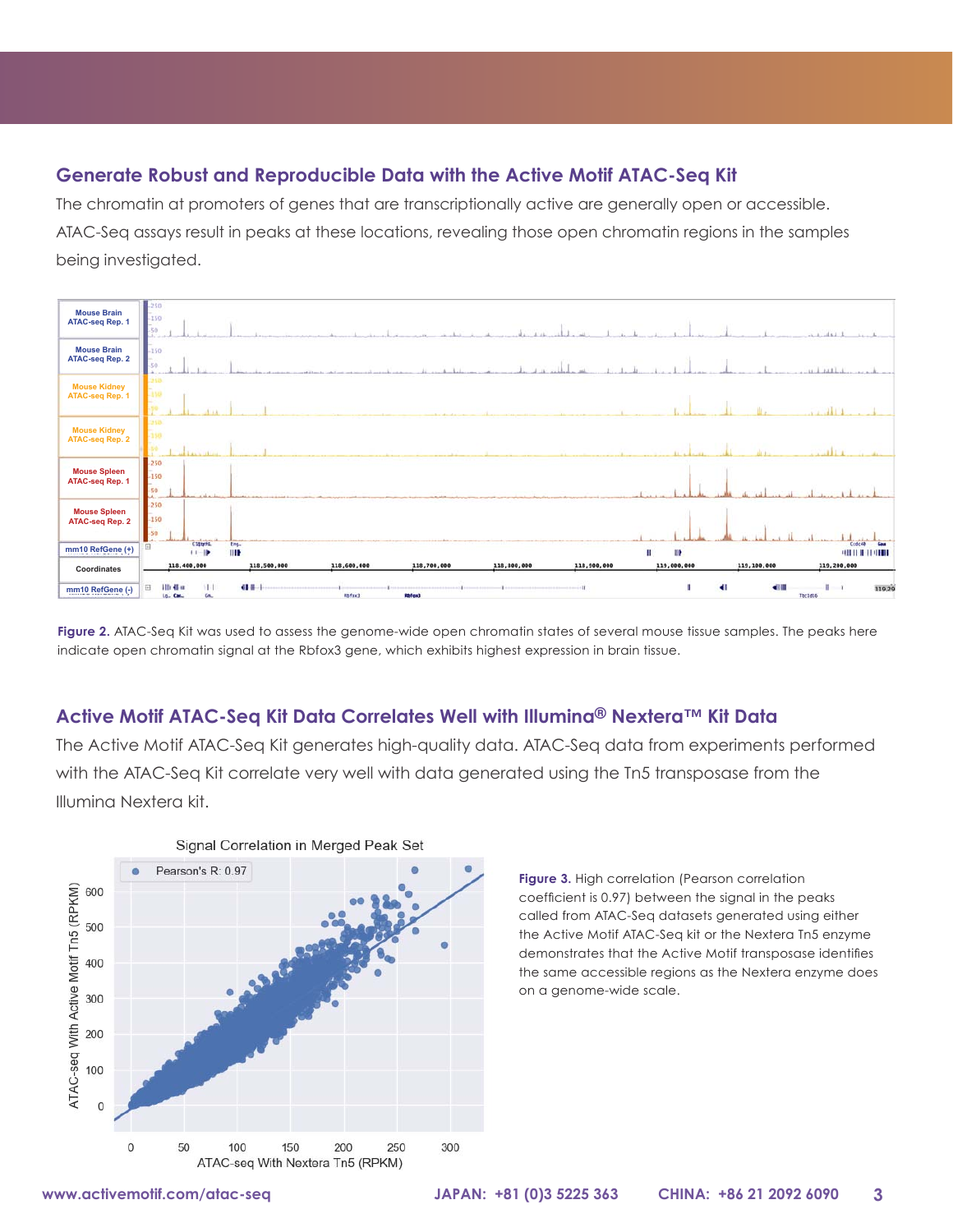# **ATAC-SEQ SERVICE**

### **Specifications:**

- ✓ Submit 50,000-100,000 cells or 20-50 mg of tissue per sample
- ✓ Sequencing depth: 30 M paired-end reads per sample
- ✓ Turnaround time: 5-7 weeks
- ✓ Data deliverables include raw data along with mapping, filtering, peak calling, Excel files that provide detailed information about peaks for sample-tosample comparisons, and other figures.

# **Key Highlights:**

#### **Data You Can Trust:**

- We were the first ATAC-Seq service provider in the world and have successfully performed >2,000 ATAC-Seq assays
- **n** Our clients publish ATAC-Seq data we generate in high profile journals

#### **Easily Interpret the Results:**

**n** Bioinformatics and support included

#### **Fastest Path to Publish ATAC-Seq Data:**

- Our end-to-end services will save you time so you can publish faster
- Dedicated protocols for different sample types
- $\blacksquare$  Receive ready-to-publish figures

**Learn more about Active Motif's comprehensive ATAC-Seq solutions at www.activemotif.com/atac-seq**

# **End-to-end service for identification of open chromatin regions**

Active Motif, the leading provider of ChIP-Seq and other epigenetic services, offers an end-to-end ATAC-Seq service to investigate chromatin states on a genome-wide scale. The ATAC-Seq service is designed to study open chromatin, which is known to contain active gene regulatory elements including promoters, enhancers, and insulators. The assay provides data to enable identification of accessible chromatin regions across the genome, characterization of epigenomes of disease states, and to uncover key transcriptional mechanisms controlling cell fate.

The ATAC-Seq service includes sample preparation, tagging of open chromatin regions, library generation, library QC, next-generation sequencing, and bioinformatic analysis.

#### **Use Our ATAC-Seq Service To:**

- l Generate genome-wide maps of open chromatin in cell or tissue samples
- **•** Determine if epigenetic mechanisms are at work in disease
- **•** Gain mechanistic insight into gene regulation in response to treatment
- **Incover cell fate- or disease-related differences** between samples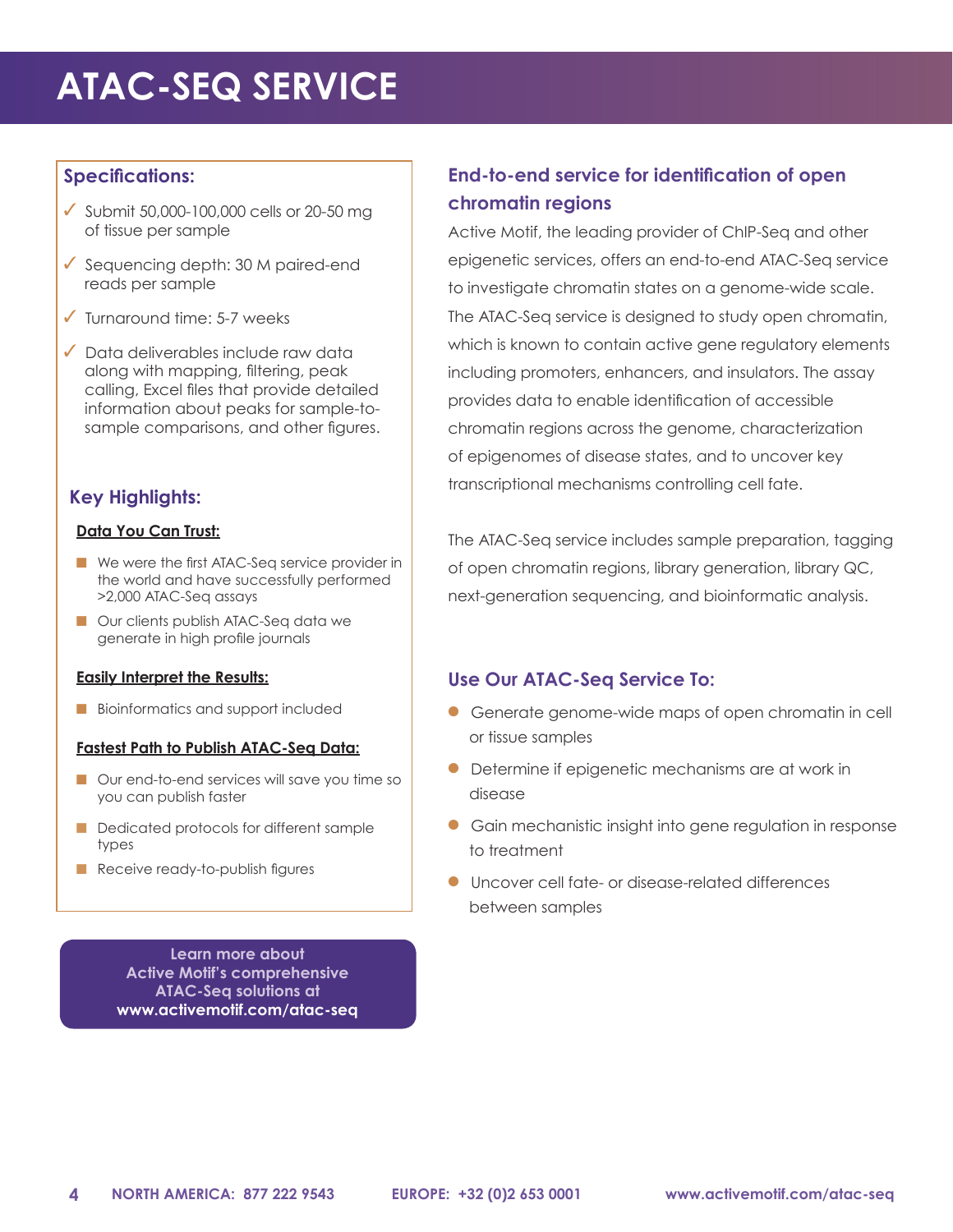#### **ATAC-Seq Services Enable Identification of Differentially Accessible Chromatin Regions**

Our ATAC-Seq Service can be used to identify epigenetic changes between different samples or treatment groups by measuring chromatin accessibility on a genome-wide scale. One major advantage of this approach is that no requirement for prior knowledge of the specific epigenetic modifications that might be involved is needed, and therefore ATAC-Seq assays represent an unbiased approach.



**Figure 4.** Active Motif's ATAC-Seq assay was performed on control and treated cells, each in triplicate. Hundreds of differential peaks were detected. The prominent differential peak depicted here is in an intergenic region.

#### **Active Motif's ATAC-Seq Service is Highly Reproducible**

For some experiments it is beneficial to perform replicates to be able to identify differences between samples that are statistically significant. The ATAC-Seq service offered by Active Motif is highly reproducible, meaning that any differences seen between replicates or experimental groups are likely to be real biological differences rather than technical artifacts.



**Figure 5.**Active Motif's ATAC-Seq assay was performed under four different cellular conditions, each condition in triplicate. The Pearson correlation coefficients were generated and graphed for each pairwise comparison. The data demonstrate the assay is highly reproducible with correlation coefficients near >0.95 for replicates. Four separate groups are clearly visible in the heat map, showing that triplicates are more similar to each other than to other samples and indicating that there are differences between sample types.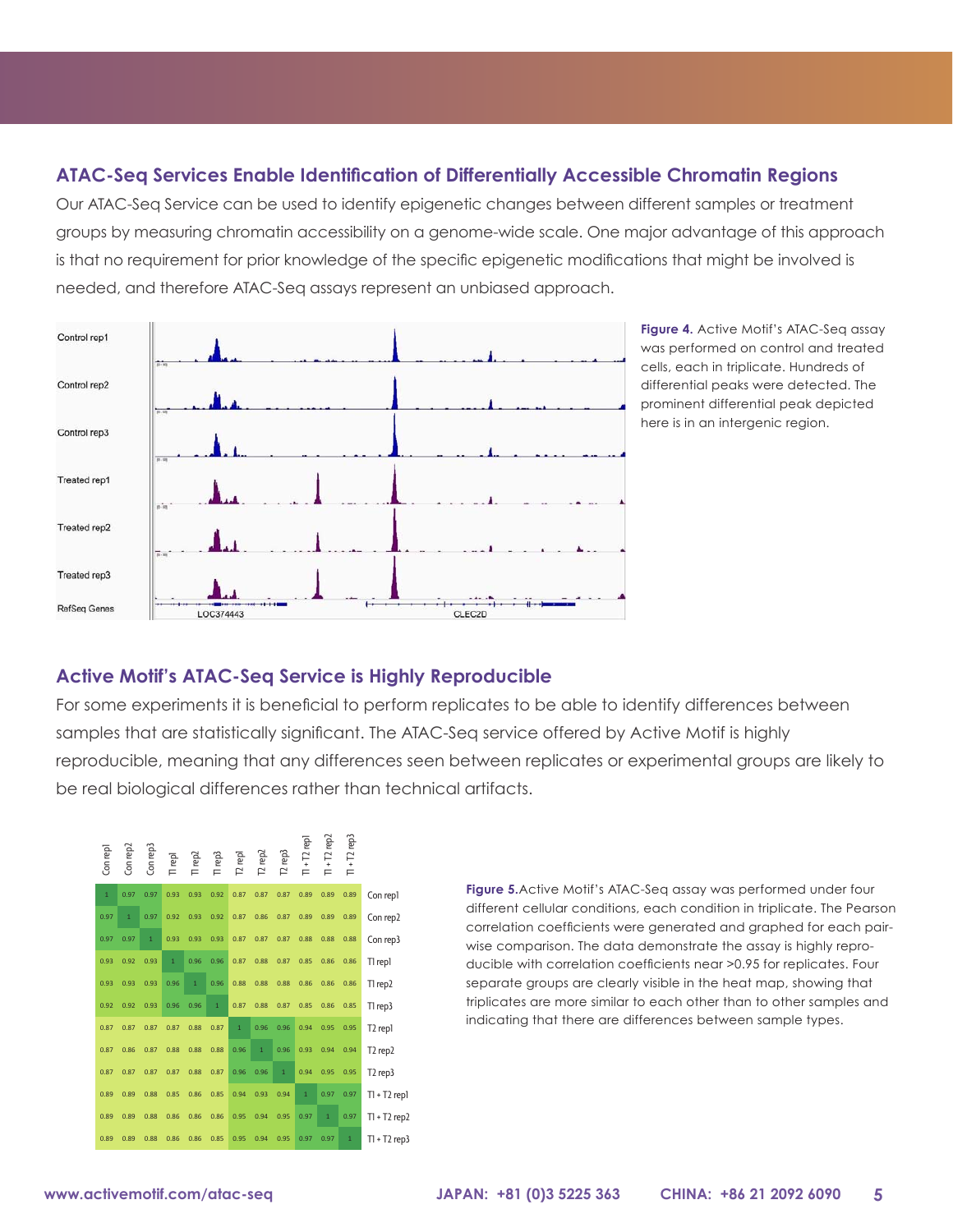# **SINGLE-CELL ATAC-SEQ SERVICE**

### **Specifications:**

- $\checkmark$  Submit 100,000-2M cells or 20-50 mg of tissue per sample
- ✓ Sequencing depth: 250 M paired-end reads per sample
- ✓ Turnaround time: 6-8 weeks
- ✓ Data deliverables include raw data along with mapping, filtering, peak calling, Excel files that provide detailed information about peaks for sampleto-sample comparisons, files for visualization on the 10x Genomics Loupe Cell Browser, and other figures.

## **Key Highlights:**

#### **Single-Cell ATAC-Seq Data You Can Trust:**

- Our end-to-end service saves you time so you can publish faster
- $\blacksquare$  Dedicated team of expert scientists handles every step

#### **Sample-Specific Protocols:**

 $\blacksquare$  We have already optimized conditions for many sample types so you don't have to

#### **Easily Interpret the Results:**

- **n** Identify subpopulations of cells within complex populations
- **n** Bioinformatics and support included

**Learn more about Active Motif's comprehensive ATAC-Seq solutions at www.activemotif.com/atac-seq**

# **End-to-end service to identify open chromatin regions at single-cell resolution**

Single-cell ATAC-Seq (scATAC) is based on transposasemediated insertion of sequencing adapters into open chromatin regions followed by microfluidic single-cell sorting and labeling. This assay, like traditional ("bulk") ATAC-Seq, provides profiles of open and accessible regions of chromatin that are indicative of active regulatory regions, but at single cell resolution.

Our scATAC-Seq service enables examination of genomewide chromatin accessibility of thousands of cells in parallel, allowing examination of subpopulations of cells within a heterogenous population that would otherwise be lost in standard ATAC-Seq assays.

# **Use Our Single-Cell ATAC-Seq Service To:**

- **I** Identify cancer stem cells or infiltrating macrophages within tumor samples
- $\bullet$  Identify novel cell subpopulations that are responsible for response to drug treatments (i.e. responders vs. resistant cells)
- $\bullet$  Identify subpopulations of cells with variations in chromatin accessibility that can provide insight into developmental trajectories (i.e. brain development, T-helper cell development, B-cell differentiation)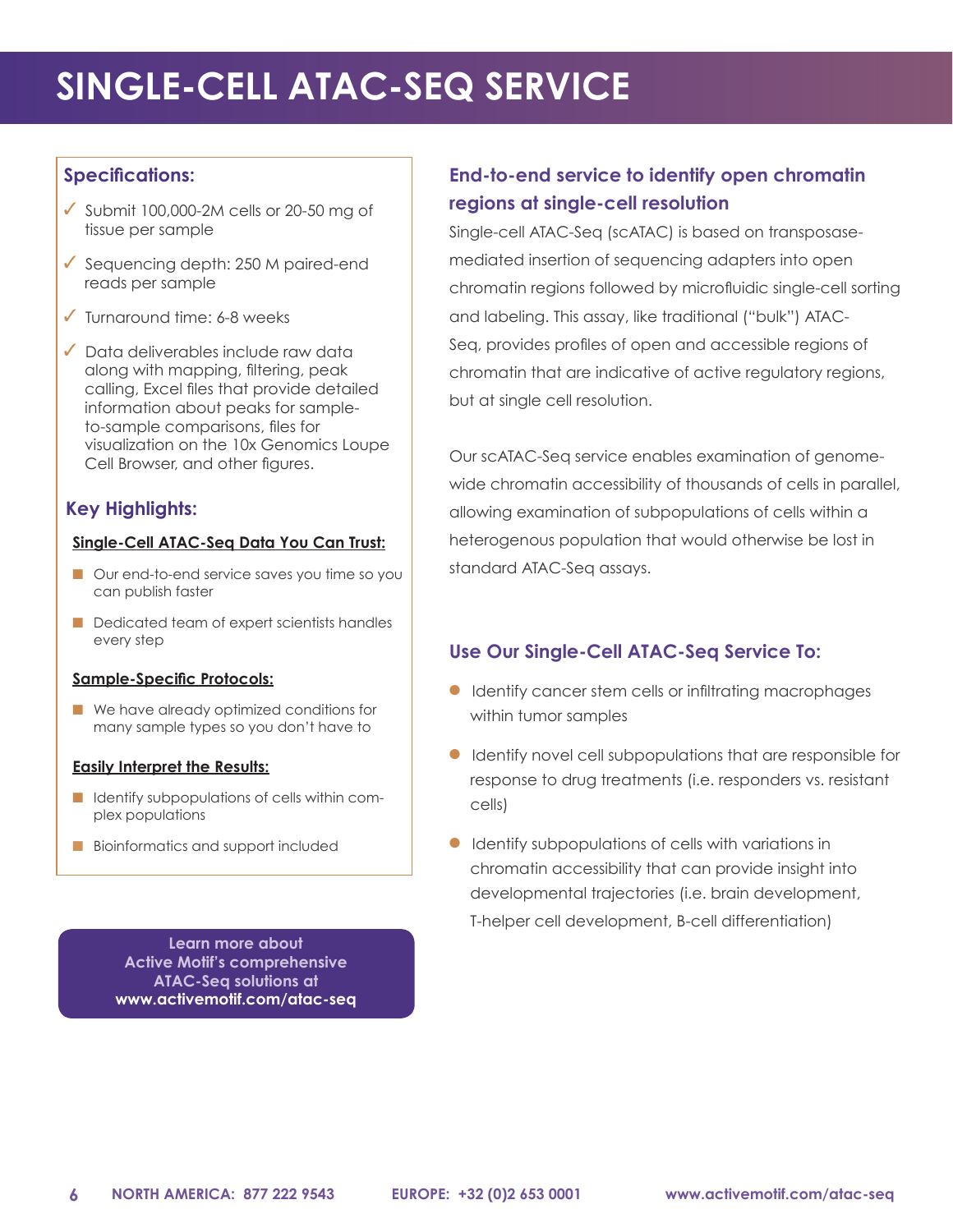# **Identify Variations in Chromatin Accessibility Across Different Cell Populations Within a Single Sample**

scATAC-Seq can be used to identify cell subpopulations with different chromatin accessibility profiles within complex samples, eliminating the need for isolation strategies like FACS or magnetic sorting that could alter the biology due to sample manipulation.



**Figure 6.** Single-Cell ATAC-Seq data generated from mouse kidney tissue. Each color-coded cluster on the tSNE plot represents populations of cells that had the same open chromatin profile. Using this approach, 12 cell populations were identified from a single sample.

# **scATAC-Seq Reveals Cell Subpopulation-Specific Data that Would Not be Captured by "Bulk" ATAC-Seq**

scATAC-Seq enables mapping the open chromatin profiles of cell subpopulations within complex or heterogeneous samples. This approach allows researchers to uncover mechanisms driving disease phenotypes or other biological processes by individual cell populations.



**Figure 7.** *Above panel*: Representative region from genome-wide "bulk" ATAC-Seq using mouse kidney tissue.

*Right panel:* Same representative region as "bulk" ATAC-Seq from genome-wide scATAC-Seq data. Each cell cluster is displayed as a unique peak track and represented in a different color. scATAC-Seq provides the resolution to identify unique open chromatin peak profiles for each cell population, allowing for the identification of cells that are driving a specific phenotype.